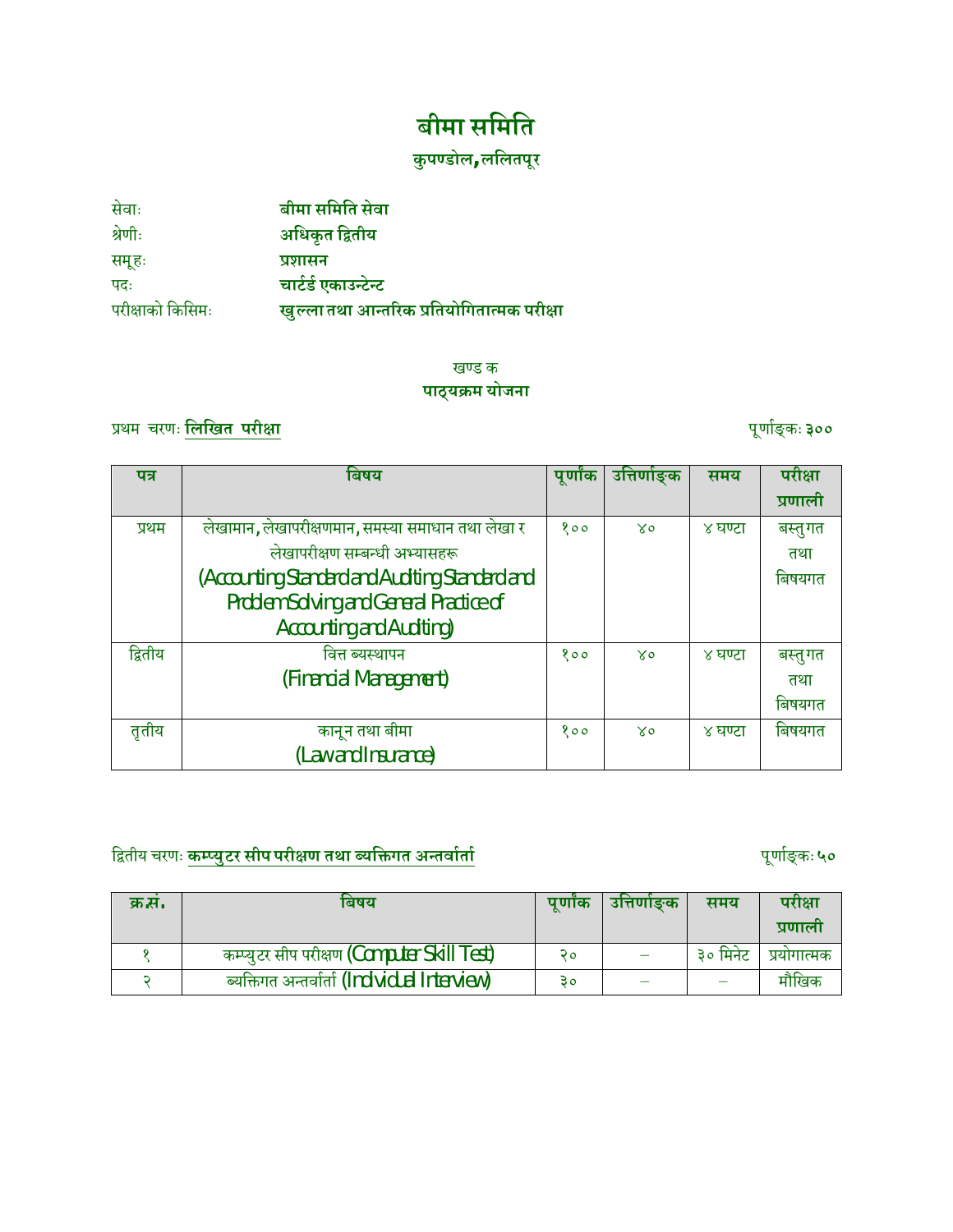#### खण्ड ख **पाठ्यøम**

|      | बिषय                 | प्रश्नको विवरण |       |          | समय     |
|------|----------------------|----------------|-------|----------|---------|
| समूह |                      | प्रश्न संख्या  | अकभार | पूर्णांक |         |
| क    | लेखामान              |                | २     | ३०       | ४ घण्टा |
|      |                      | $\propto$      | ५     |          |         |
| ख    | लेखापरीक्षणमान       | G              | ς     | ३०       |         |
|      |                      | $\mathsf{x}$   | ५     |          |         |
| ग    | समस्या समाधान        | ۰              | १०    | १०       |         |
| घ    | लेखा<br>तथा          |                | १५    | ३०       |         |
|      | लेखापरीक्षण सम्बन्धी |                |       |          |         |
|      | अभ्यासहरू            |                |       |          |         |
|      | कूल जम्मा            | 800            |       | 800      |         |

### ÿथम पýः **लेखामान तथा लेखापरी±णमान (Accounting Standard and Auditing Standard)**

### समूह कः**लेखामान (Accounting Standard)**

निम्न लिखित विषयहरूबाट ५ वटा बस्तुगत बहुबैकल्पिक प्रश्नहरू र ४ वटा बिषयगत प्रश्न सोधिने छ । प्रत्येक बस्तुतग बहुबैकल्पिक प्रश्नको अंकभार २ हुनेछ भने विषयगत प्रश्नको अंकभार ५ हुनेछ ।

- \*\* नेपाल लेखामानः वित्तीय विवरण तयार गर्ने तथा प्रस्तुत गर्ने ढाँचा (NAS: Framework for the Preparation and Presentation of Financial Statements)
- लेखामानहरू (Accounting Standards)

| <b>NAS</b>      | <b>IAS</b>     | <b>Name of Standards</b>                                                 |
|-----------------|----------------|--------------------------------------------------------------------------|
| 1               | $\mathbf{1}$   | <b>Presentation of Financial Statements</b>                              |
| $\overline{2}$  | 8              | Accounting Policies, Changes Accounting Estimates & Errors               |
| $\overline{3}$  | 7              | <b>Cash Flow Statements</b>                                              |
| 4               | $\overline{2}$ | Inventories                                                              |
| 5               | 10             | <b>Events after the Balance Sheet Date</b>                               |
| 6               | 16             | <b>Property, Plant and Equipment</b>                                     |
| 7               | 18             | Revenue                                                                  |
| 8               | 23             | <b>Borrowing Costs</b>                                                   |
| 9               | 12             | <b>Income Tax</b>                                                        |
| 10 <sup>°</sup> | <b>20</b>      | Accounting for Government Grants and Disclosure of Government Assistance |
| 11              | 21             | The Effect of Change in Foreign Exchange Rates                           |
| 12              | 37             | Provision, Contingent Liabilities and Contingent Assets                  |
| 13              | 11             | <b>Construction Contract</b>                                             |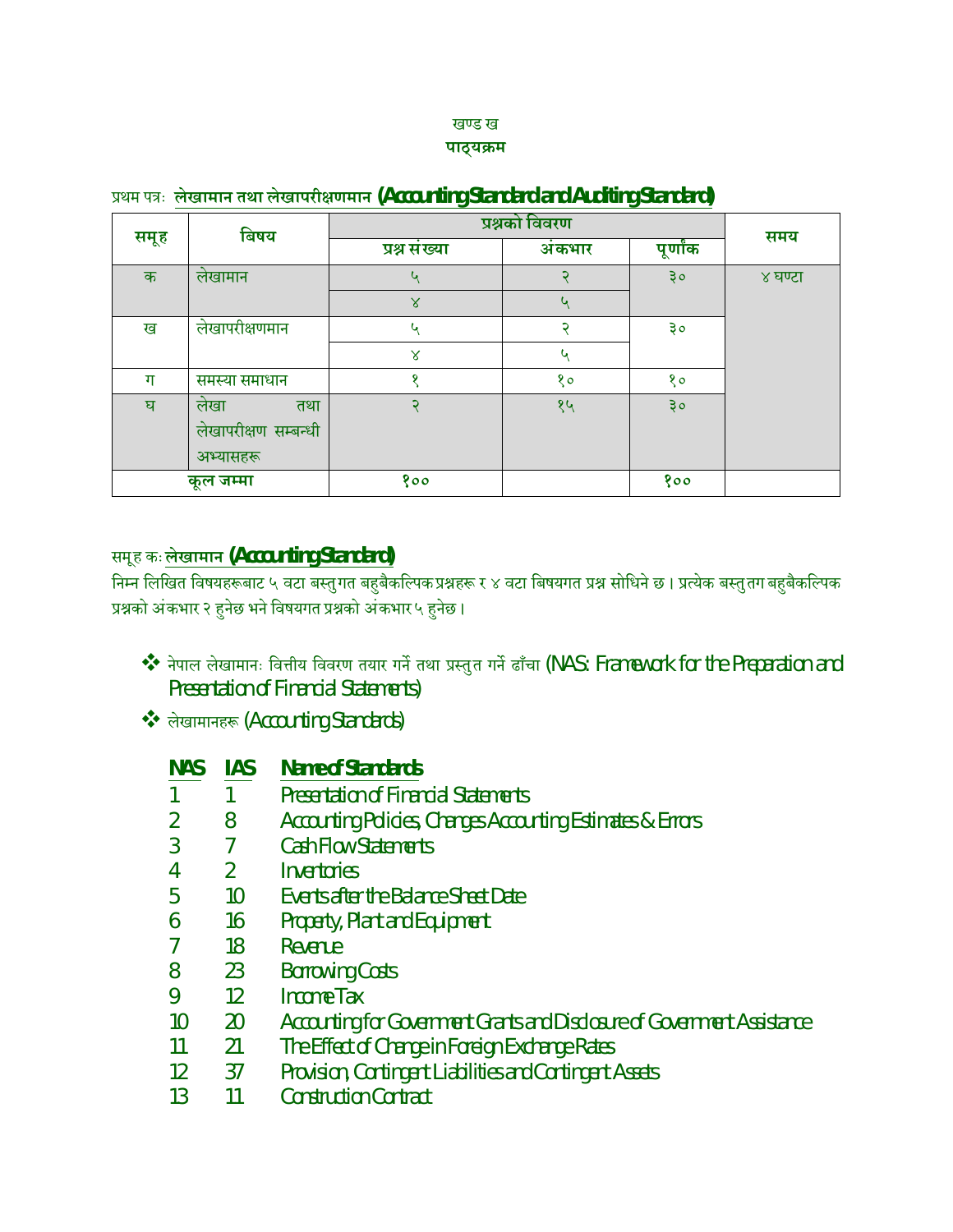- 15 17 Leases
- 16 24 Related Party Disclosure
- 17 34 Interim Financial Reporting
- 18 36 Impairment of Assets
- 19 40 Investment Property
- 20 IFRS 5 Non Current Assets Held for Sale and Discontinued Operations
- **❖** IFRS and IASs (other than those covered by NAS) above
	- **IFRS 1** First Time Adoption of International Financial Reporting System
	- IFRS 2 Share based Payment
	- IFRS 4 Insurance Contracts
	- IFRS 6 Exploration for and Evaluation of Mineral Resources
	- IFRS 7 Financial Instruments: Disclosure
	- IFRS 8 Operating Segments
	- IAS 27 Consolidated and Separate Financial Statements
	- IAS 29 Financial Reporting in Hyperinflationary Economics
	- IAS 31 Interests in Joint Ventures
	- IAS 32 Financial Instruments: Presentation
	- IAS 39 Financial Instruments: Recognition and Measurement
	- IAS 41 Agriculture

नोटः माथि उल्लेखित मानहरूमा समय समयमा थपघट वा अदलबदल भएको अवस्थामा सोही अनुसार कायम भएको मािननेछ ।

### समूह खः**लेखापरी±णमान (Auditing Standard)**

निम्न लिखित विषयहरूबाट ५ वटा बस्तुगत बहुबैकल्पिक प्रश्नहरू र ४ वटा बिषयगत प्रश्न सोधिने छ । प्रत्यक बस्तुतग प्रश्नको अंकभार २ हुनेछ भने विषयगत प्रश्नको अंकभार५ हुनेछ ।

- ◆ लेखापरीक्षणमान (Auditing Standard)
	- **AS Name of Standards**
	- 200 Objectives and General Principles Governing Financial Statements
	- 210 Terms of Audit Engagements
	- 220 Quality Control for Audits of Historical Financial Infromation
	- 230 Documentation
	- 240 The Auditors Responsibility to Consider Fraud and Error in an Audit of Financial **Statements**
	- 250 Consideration of Laws and Regulation in an Audit of Financial Statements
	- 260 Communication of Audit Matters with those Charged with Governance
	- 300 Planning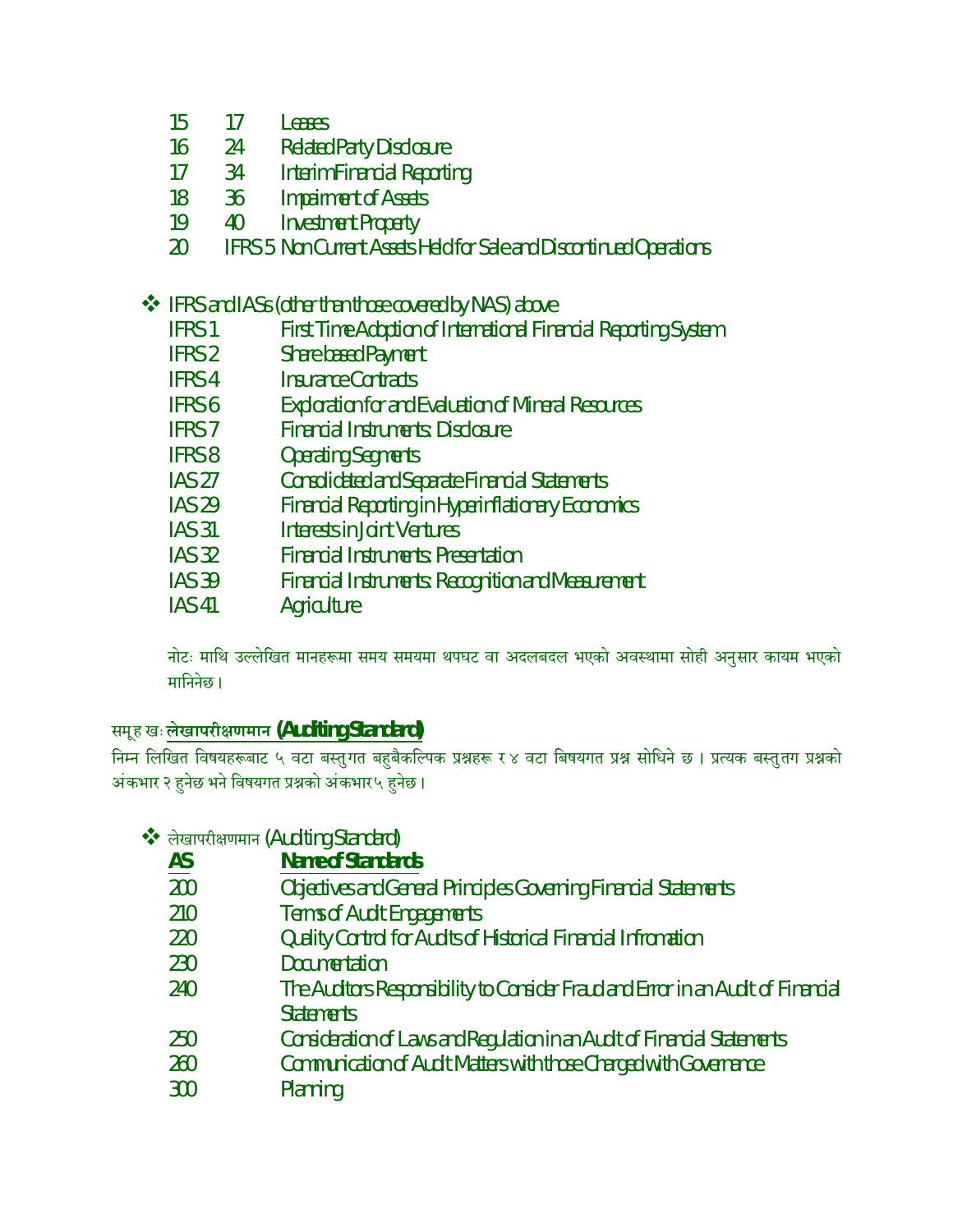| 310               | <b>Knowledge of the Business</b>                                                |  |  |  |  |
|-------------------|---------------------------------------------------------------------------------|--|--|--|--|
| 315               | Understanding the Entity and its Enviroment and Assessing the Risks of Material |  |  |  |  |
|                   | <b>Misstatement</b>                                                             |  |  |  |  |
| 320               | <b>Audit Materiality</b>                                                        |  |  |  |  |
| 400               | <b>Risk Assessment and Internal Control</b>                                     |  |  |  |  |
| 500               | <b>Audit Evidence</b>                                                           |  |  |  |  |
| 505               | <b>External Confirmation</b>                                                    |  |  |  |  |
| 510               | <b>Initial Engagements-Opening Balances</b>                                     |  |  |  |  |
| 530               | <b>Audit Sampling and Other Selective Testing Procedures</b>                    |  |  |  |  |
| 540               | <b>Audit of Accounting Estimates</b>                                            |  |  |  |  |
| 550               | <b>Related Parties</b>                                                          |  |  |  |  |
| 560               | <b>Subsequent Events</b>                                                        |  |  |  |  |
| 570               | <b>Going Concern</b>                                                            |  |  |  |  |
| 580               | <b>Management Representation</b>                                                |  |  |  |  |
| 600               | Using the Work of another Auditor                                               |  |  |  |  |
| 610               | <b>Considering the Work of Internal Auditor</b>                                 |  |  |  |  |
| 620               | Using the Work of an Exports                                                    |  |  |  |  |
| 700               | The Auditor's Report on Financial Statements                                    |  |  |  |  |
| 710               | Comparatives                                                                    |  |  |  |  |
| 720               | Other Information in Documents Containing Audited Financial Statements          |  |  |  |  |
| 800               | The Auditors Report on Special Purpose Audit Engagements                        |  |  |  |  |
| <b>NSRs 4400</b>  | Engagements to Perform Agreed Upon Procedures Regarding Financial               |  |  |  |  |
|                   | <b>Information</b>                                                              |  |  |  |  |
| <b>NSREs 2400</b> | <b>Engagements to Review Financial Statements</b>                               |  |  |  |  |
| <b>NSREs 4410</b> | <b>Engagements to Compile Financial Information</b>                             |  |  |  |  |
| 30                | <b>Framework of Nepal Standards on Auditing</b>                                 |  |  |  |  |
|                   |                                                                                 |  |  |  |  |

### **S** Guidance Notes

| <b>GN 201</b> | <b>Guidance Notes on Independence of Auditing</b>                             |
|---------------|-------------------------------------------------------------------------------|
| GN 202        | Preparation of Financial Statements on Letter Head and Stationary of Auditors |

नोटः माथि उल्लिखित मानहरूमा समय समयमा थपघट वा अदलवदल भएको अवस्थामा सोही अनुसार कायम भएको मािनने छ ।

### समूह गः**समÖया समाधान (Problem Solving)**

यसमा लेखा सम्बन्धी र लेखा तथा लेखापरीक्षण संग सम्बन्धित बिषयमा एउटा समस्या दिइने छ। सो मध्य एउटा समस्या उपर सो को विश्लेषण सहित प्रचलित मानहरू तथा अभ्यासको आधारमा समाधानका उपायहरू ब्याख्या गर्नु पर्नेछ ।

## समूह घः लेखा तथा लेखापरीक्षण सम्बन्धी अभ्यासह<mark>रू (General Practice Auditing Standard)</mark>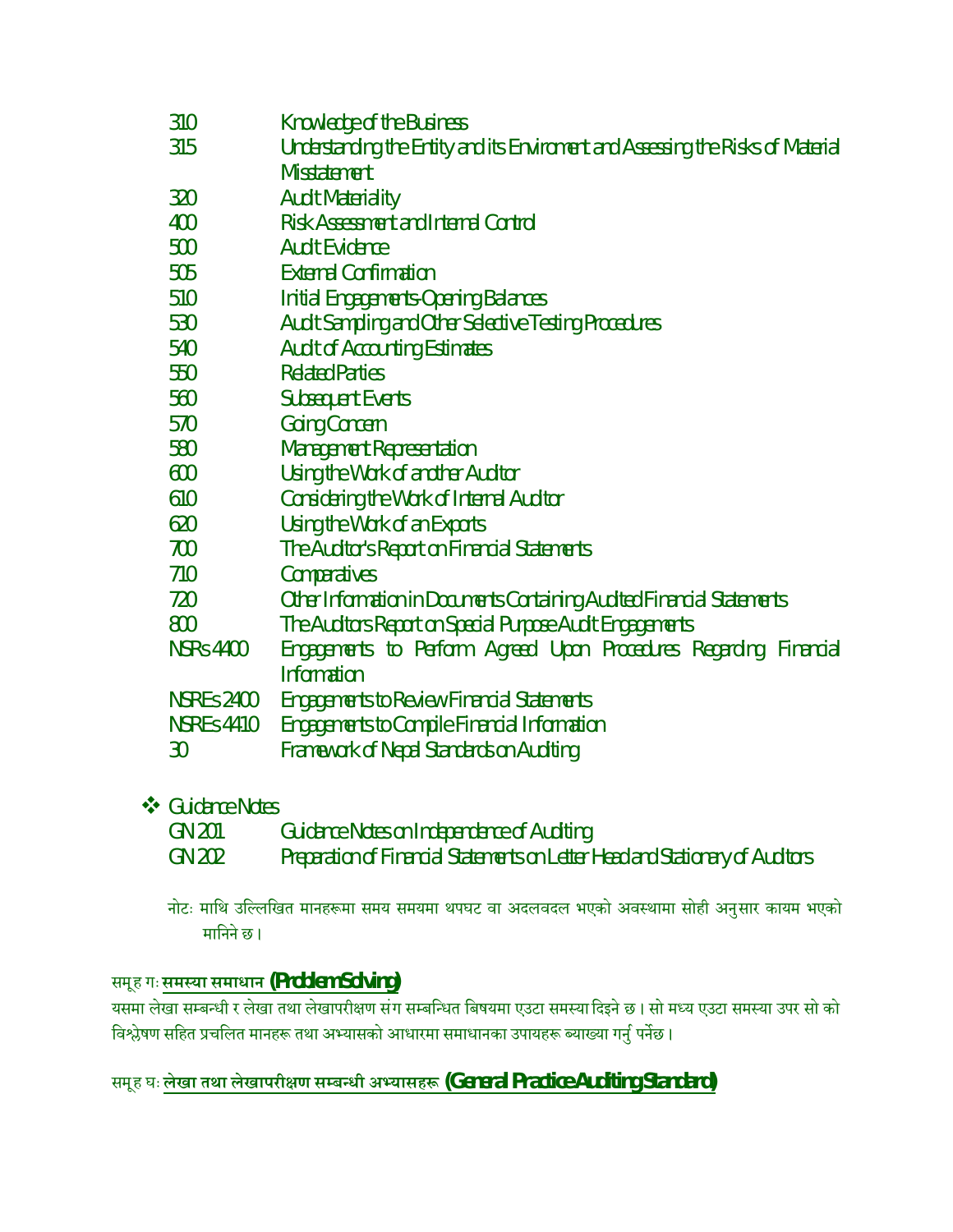यसमा देहायका विषयहरूसंग सम्बन्धित वित्तीय विवरणहरू (वासलात, नाफा नोक्सान हिसाव, नगद प्रवाह, पूँजीमा परिवर्तनको विवरण) तयार पार्ने वा लेखा नीतिहरू तयार गर्ने, खुलाउने किसिमका र्व्डुवटा प्रश्नहरू सोधिने छ।

(क) लेखा सम्बन्धी

(ख) लेखा परीक्षण सम्बन्धी

| द्वितीय पत्रः  वित्त ब्यववस्थापन (Financial Management) |  |  |
|---------------------------------------------------------|--|--|
|                                                         |  |  |

| बिषय |                  | प्रश्नको विवरण |       |         | समय     |
|------|------------------|----------------|-------|---------|---------|
| समूह |                  | प्रश्न संख्या  | अकभार | पूर्णाक |         |
| क    | वित्त ब्यवस्थापन | १०             |       | १००     | ४ घण्टा |
|      |                  | १०             |       |         |         |
|      |                  |                | १०    |         |         |
|      | कूल जम्मा        | १००            |       | 800     |         |

### समूह कः**िव° ÊयवÖथापन (Financial Management)**

निम्न लिखित विषयहरूबाट १० वटा बस्तुगत प्रश्नहरू, १० वटा विषयगत छोटा र ३ वटा बिषयगत लामा प्रश्नहरू सोधिने छ। प्रेत्यक बस्तुतग प्रश्नको अंकभार २, छोटो बिषयतग प्रश्नको अंकभार ५ हुनेछ भने लामो बिषयगत प्रश्नको अंकभार १० हुनेछ ।

- $\dots$ े ब्यवस्थापनकीय वित्तः वित्तीय योजना तथा नियन्त्रण, चालू पूँजी ब्यवस्थापन, अनिश्चितता तथा जोखिममा दीर्घकालीन सम्पत्तिको छनौट, वित्तीय संरचना, पूँजीको लागत, लाभांश नीति, पूँजी सम्पत्ति मूल्य निर्धारण ढाँचा (Managerial Finance: Financial Planning and Control, Working Capital Management, Selection of Long Term Assets under Uncertainty and Risk, Financial Structure, Cost of Capital, Dividend Policy, Capital Asset Pricing Model)
- \*\* सँस्थागत वजेटिङ तथा रणनीतिक योजनाः वर्तमान मूल्य सिद्धान्त र विश्लेषण, प्रतिफलको दर सम्बन्धी सिद्धान्त र मापन, लिजिङ, ऋण लगानी तथा मूल्य निर्धारण (Corporate Budgeting and Strategic Planning: Present Value Theory and Analysis, The Theory and Measurement of Rate of Return, Leasing, Pricing and Debt Funding)
- ◆❖ मुद्रा तथा पूँजी बजार तथा लगानी विश्लेषणःअल्पकालीन तथा दीर्घकालीन वित्तीय वजारमा कोष प्रवाह, कोषको स्रोत तथा उपयोग, ब्याजदर सिद्धान्त, पूँजी बजारमा बीमा क्षेत्रको भूमिका, डिस्क्लोजर विधिहरू, सुरक्षा विधि, धितोपत्र बजारको विश्लेषण तथा अवधारणा, अर्थतन्त्र, उद्योग र कम्पनीहरूको विश्लेषण (Money and Capital Markets and Investment Analysis: Flow of Funds in the Short Term and Long Term Financial Markets, Sources and Uses of the Funds, Interest Rate Theory, Role of Insurance Sector in the Capital Market, Disclosure Methods, Securitization, Analysis and Understanding of Securities Markets, The Economy, Industries and Companies' Analysis)
- $\dots$ े पोर्टफोलियो विश्लेषण तथा ब्यवस्थापनः परिमाणात्मक अवधारणा, पोर्टफोलियो विश्लेषण, कार्यसम्पादन मापन, सक्षम बजार परिकल्पना, पोर्टफोलियो ब्यवस्थापन प्रक्रिया, नैतिक तथा कानूनी विचार तथा पेशागत मापदण्ड (Quantitative Concepts, Portfolio Analysis, Performance Measurement, Efficient Market Hypothesis, Portfolio Management Process, Ethical and Legal Considerations and Professional Standards)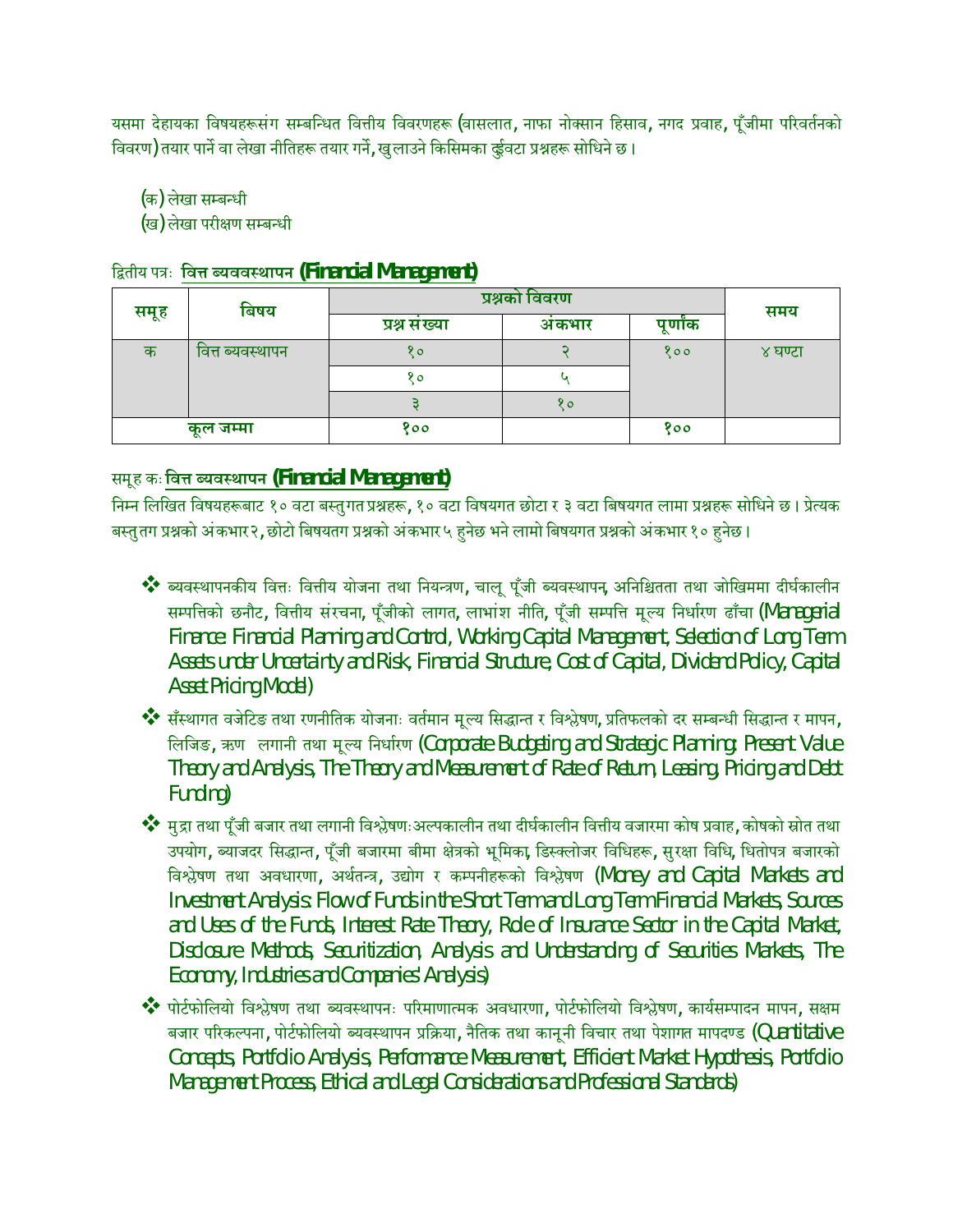$\clubsuit$ े वित्त तथा अर्थशास्त्र सम्बन्धी समकालीन विषयहरूः ब्यवसायको वित्तीय र आर्थिक वातारणमा विद्यमान कानूनी, सामाजिक तथा नैतिक मुद्दाहरू, अन्तर्राष्ट्रिय ब्यापार तथा लगानीका प्रवृत्तिहरू, विद्यमान वित्तीय तथा मौद्रिक क्षेत्रहरू (Contemporary Topics in Finance and Economics: Current Legal, Social and Ethical Issues in the Financial and Economic Environment of Business, Trends in International Business and Investments, Current Fiscal and Monetary Sectors in Nepal)

◆❖ मर्जर, एक्विजिसन तथा सँस्थागत पुनर्संरचनाः मर्जरको लागि उत्प्रेरणा, मर्जर मूल्याङ्कन, मर्जर फाइनान्सिङ, मर्जर नेगोसियसन तथा संस्थागत गतिविधिका परिणति (Mergers, Acquisition and Corporate Restructuring: The motives for mergers, merger valuation, merger financing, merger negotiations and the consequences of such corporate activities)

| बिषय |           | प्रश्नको विवरण |       |          | समय     |
|------|-----------|----------------|-------|----------|---------|
| समूह |           | प्रश्न संख्या  | अकभार | पूर्णांक |         |
| क    | कानून     |                |       | ५०       | ४ घण्टा |
|      |           |                | १०    |          |         |
| ख    | बीमा      |                |       | 40       |         |
|      |           |                | 80    |          |         |
|      | कूल जम्मा | १००            |       | १००      |         |

### तृतीय पýः **कानून तथा बीमा (Law and Insurance)**

### समूह कः **कानून (Law)**

निम्न लिखित विषयहरूबाट ६ वटा बिषयगत छोटा प्रश्नहरू र २ वटा लामा बिषयगत प्रश्नहरू सोधिने छ । प्रत्येक छोटो प्रश्नको अंकभार ५ हनेछ भने लामो प्रश्नको अंकभार १० हनेछ ।

- बीमा ऐन, २०४९ (Insurance Act, 2049)
- बीमा िनयमावली, २०४९ (Insurance Regulation, 2049)
- $\clubsuit$  बैंक तथा वित्तीय संस्था सम्बन्धी ऐन, २०६३ (Bank and Financial Institution Act, 2063)
- $\div$  कम्पनी ऐन, २०६३ (Companies Act, 2063)
- आयकर ऐन, २०५८ (Income Tax Act, 2049)
- $\cdot$  धितोपत्र कारोवार ऐन, २०६३ (Securities Act, 2063)
- $\cdot$  सार्वजनिक खरिद ऐन, २०६३ (Public Procurement Act, 2063)
- $\cdot \cdot$  चार्टर्ड एकाउन्टेन्ट ऐन, २०५३ (Chartered Accountant Act, 2053)

### समूह खः **बीमा (Insurance)**

निम्न लिखित विषयहरूबाट ६ वटा बिषयगत छोटा प्रश्नहरू र २ वटा लामा बिषयगत प्रश्नहरू सोधिने छ । प्रत्यक छोटो प्रश्नको अंकभार ५ हनेछ भने लामो प्रश्नको अंकभार १० हनेछ ।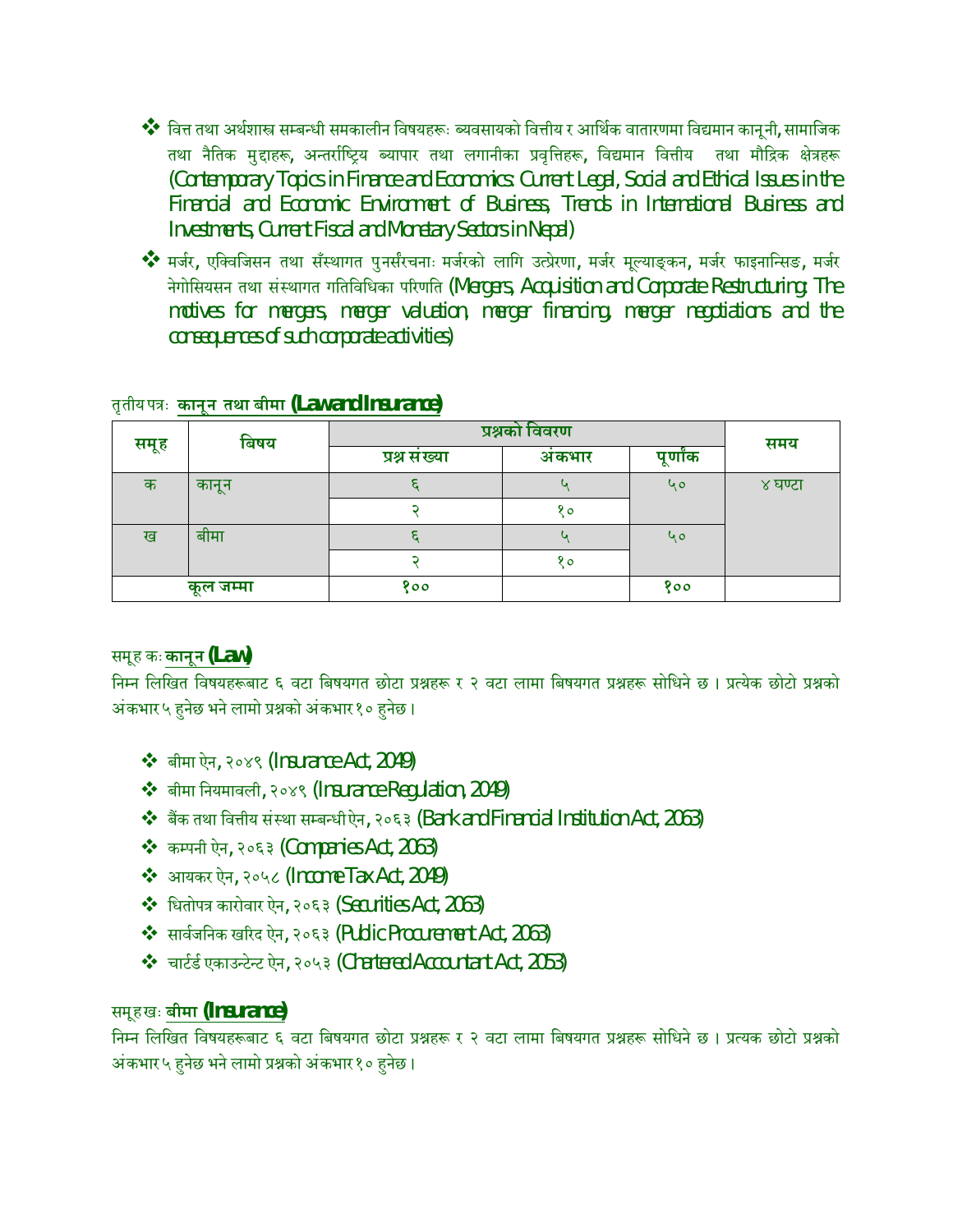- बीमाको परिचय तथा महत्व (Introduction and Scope of Insurance)
- जीवन बीमा, िनजêवन बीमा तथा पुनबêमा (Life Insurance, Non Life Insurance and Reinsurance)
- लघुबीमा(Microinsurance)
- $\clubsuit$  स्यादी जीवन बीमा, सावधिक जीवन बीमा तथा आजीवन जीवन बीमा (Term Life, Endowment Life and Whole Life Insurance)
- अµनी, सामुिÆþक, मोटर, हवाई, इिÆजिनरयåरङ, िविवध बीमा (Fire, Marine, Motor, Aviation, Engineering and Miscellaneous Insurance)
- •• बीमाका सिद्धान्तहरु (Principles of Insurance)
- $\clubsuit$  नेपालको हालको बीमा बजारको स्थिति (Current Status of Nepal's Insurance Market)
- ❖ राष्ट्रिय अर्थतन्त्रको विकासमा बीमा क्षेत्रको भूमिका (Role of Insurance in Development of National Economy)
- $\clubsuit$  बीमा व्यसायमा बीमा मध्यस्थकर्ताको भूमिका: बीमा अभिकर्ता, बीमा सर्भेयर तथा बीमा दलाल (Role of Insurance Intermediaries: Insurance Surveyor, Insurance Surveyor and Insurance Broker)
- बीमा ऐन, २४९ (Insurance Act, 2049)
- बीमा िनयमावली, २०४९ (Insurance Regulation, 2049)

#### खण्ड ग

#### पाठ्यक्रम सम्बन्धी **सूचना**

- १. यो पाठ्यक्रमको रुपरेखा तथा परीक्षा योजनालाई प्रथम चरण (लिखित परीक्षा) तथा दोस्रो चरण (कम्प्युटर सीप परीक्षण र ब्यक्तिगत अन्तर्वार्ता) गरी दु ई भागमा विभाजन गरिएको छ ।
- २. प्रथम चरणको लिखित परीक्षाबाट छनौट भएका उम्मेदवारहरुलाई मात्र दोस्रो चरण (कम्प्युटर सीप परीक्षण र ब्यक्तिगत अन्तर्वार्ता) मा सम्मिलित गराइनेछ।
- ३. यो लिखित परीक्षा योजना एकीकृत परीक्षा प्रणालीको आधारमा बीमा समिति सेवाका प्रशासन समूह अन्तर्गत पर्ने सबै निर्देशक पदको लागि प्रथम, द्वितीय र तृतीय पत्र अनिवार्य हुनेछ ।
- ४. खुल्ला र समावेशी समूहको एउटै फ्र्रपत्रको माध्यमबाट एकीकृत परीक्षा सञ्चालन हुनेछ।
- ५. लिखित परीक्षामा प्रश्नपत्रहरुको माध्यम भाषा नेपाली वा अंग्रेजी अथवा नेपाली र अंग्रेजी दु वै हुनेछ। प्रतियोगीहरुले नेफ्ली वा अंग्रेजी अथवा नेपाली र अंग्रेजी दु वै माध्यमबाट उत्तर दिन सक्नेछन् ।
- ६. प्रथम चरण (लिखित परीक्षा) र दोस्रो चरण (कम्प्युटर सीप परीक्षण तथा ब्यक्तिगत अन्तर्वाता) को कूल अंक योगका आधारमा अन्तिम परीक्षाफल प्रकाशित गरिनेछ ।
- ७. विषयगत प्रश्नका लागि तोकिएका अंकका प्रश्नहरुको हकमा सबै अंकको एउटा लामो प्रश्न वा एउटै प्रश्नका दु ई वा दु ई भन्दा बढी भाग वा एउटा प्रश्न अन्तर्गत दु ई वा दु ई भन्दा बढी भाग वा एउटा प्रश्न अन्तर्गत दु ई वा दु ई भन्दा बढी टिप्पणीहरू सोध्न सिकनेछ ।
- ८. विषयगत प्रश्न हुने पत्र वा विषयका प्रत्येक खण्डका लागि छुट्टा छुट्टै उत्तर पुस्तिकाहरु हुनेछन् । परिक्षार्थीले प्रत्येक खण्डका प्रश्नहरुको उत्तर सोही खण्डको उत्तर पुस्तिकामा लेख्नुपर्नेछ ।